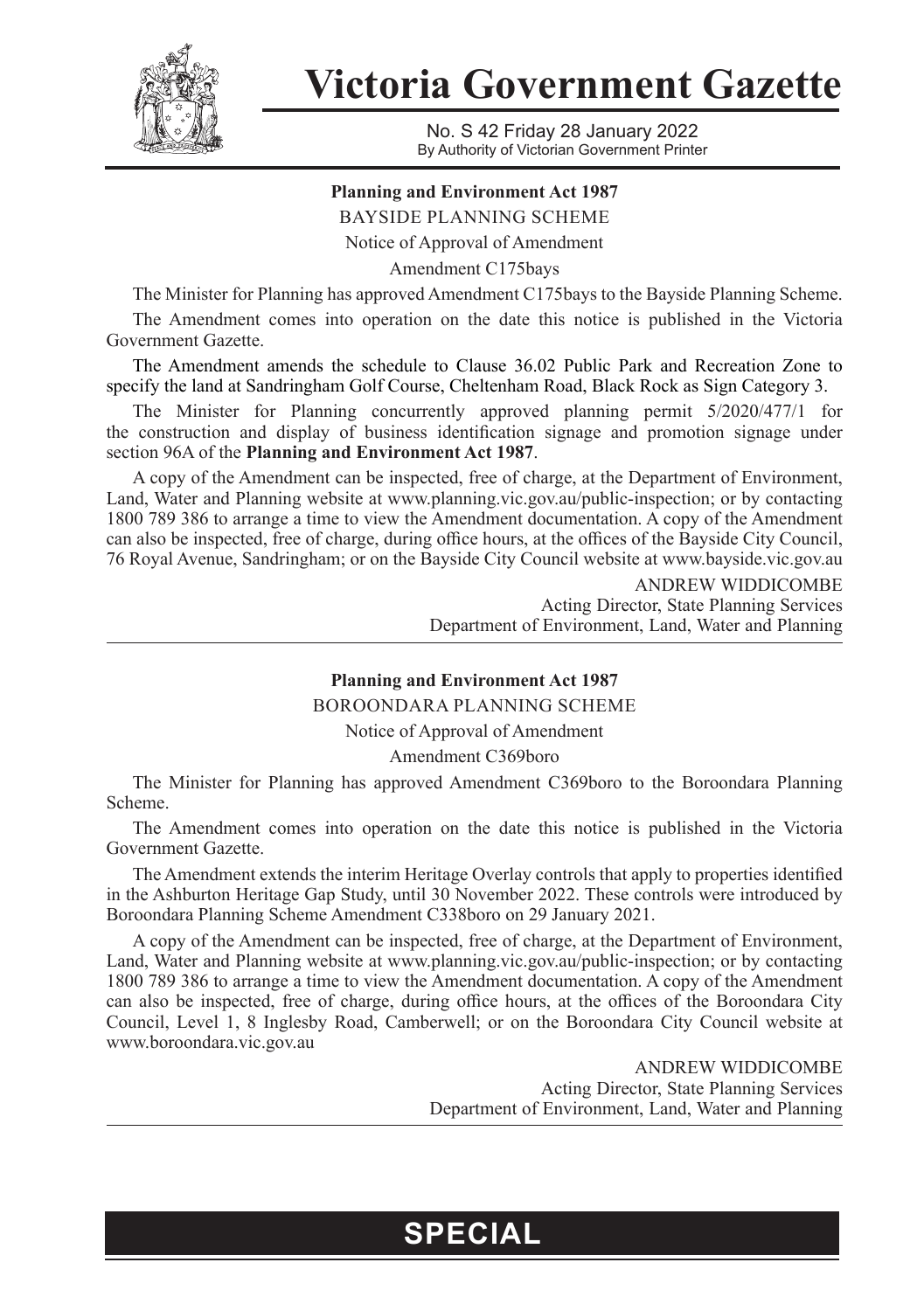#### BOROONDARA PLANNING SCHEME

Notice of Approval of Amendment

Amendment C370boro

The Minister for Planning has approved Amendment C370boro to the Boroondara Planning Scheme.

The Amendment comes into operation on the date this notice is published in the Victoria Government Gazette.

The Amendment extends the expiry date for the interim Heritage Overlay to the properties and precincts identified in the Glen Iris Heritage Gap Study and introduced via Amendment C333boro, until 31 January 2023.

A copy of the Amendment can be inspected, free of charge, at the Department of Environment, Land, Water and Planning website at www.planning.vic.gov.au/public-inspection; or by contacting 1800 789 386 to arrange a time to view the Amendment documentation. A copy of the Amendment can also be inspected, free of charge, during office hours, at the offices of the Boroondara City Council, Level 1, 8 Inglesby Road, Camberwell; or on the Boroondara City Council website at www.boroondara.vic.gov.au

> ANDREW WIDDICOMBE Acting Director, State Planning Services Department of Environment, Land, Water and Planning

#### **Planning and Environment Act 1987**

MELBOURNE PLANNING SCHEME

Notice of Approval of Amendment

Amendment C423melb

The Minister for Planning has approved Amendment C423melb to the Melbourne Planning Scheme.

The Amendment comes into operation on the date this notice is published in the Victoria Government Gazette.

The Amendment extends the expiry date of schedule 74 to the Design and Development Overlay (DDO74) until 1 September 2023 and makes other required updates to DDO74 and minor administrative changes to Clause 21.16 (Other local areas).

A copy of the Amendment can be inspected, free of charge, at the Department of Environment, Land, Water and Planning website at www.planning.vic.gov.au/public-inspection; or by contacting 1800 789 386 to arrange a time to view the Amendment documentation. A copy of the Amendment can also be inspected, free of charge, during office hours, at the offices of the Melbourne City Council, Town Hall, 120 Swanston Street, Melbourne; or on the council website at www.melbourne.vic.gov.au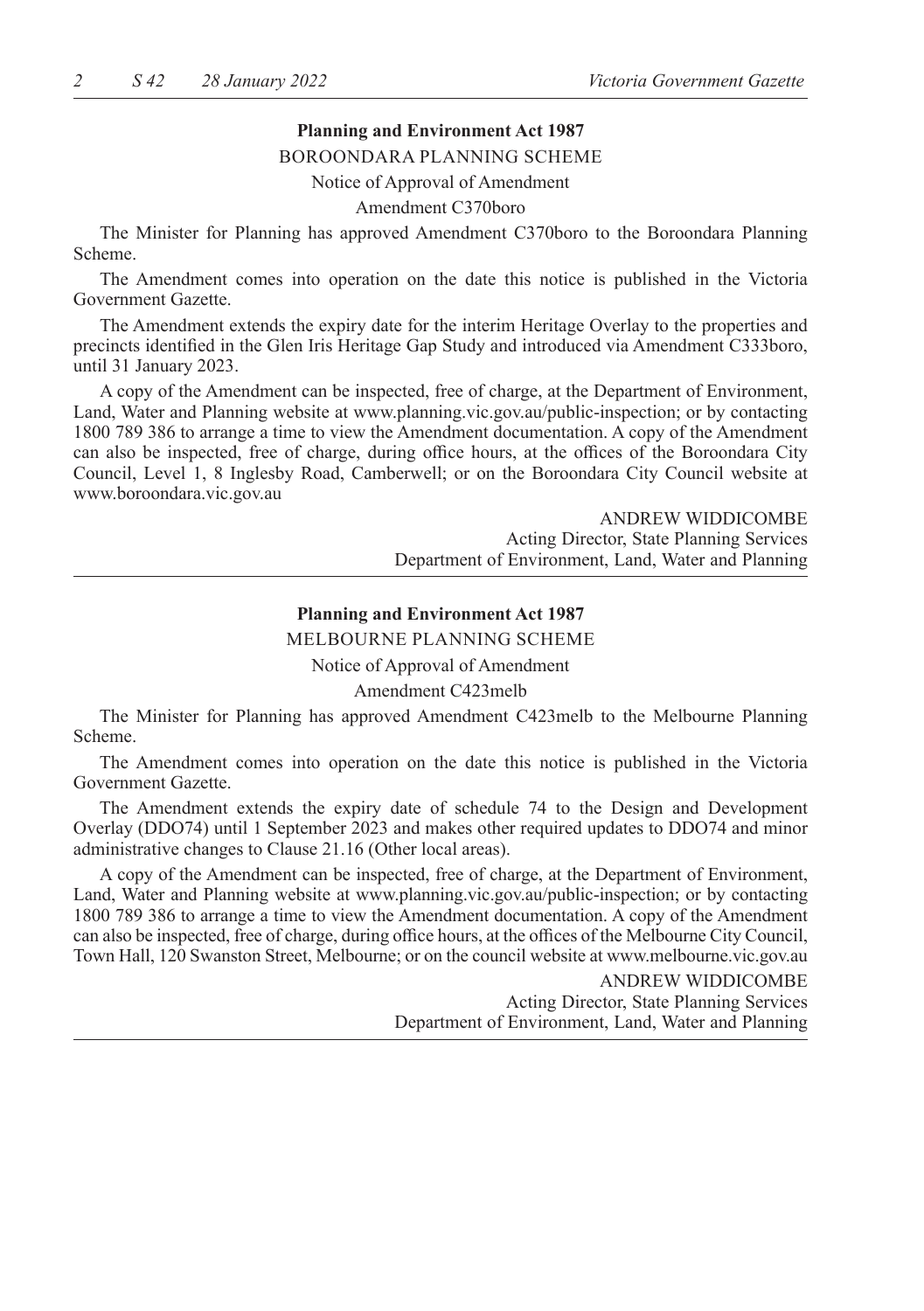#### MOONEE VALLEY PLANNING SCHEME

Notice of Approval of Amendment

Amendment C207moon

The Minister for Planning has approved Amendment C207moon to the Moonee Valley Planning Scheme.

The Amendment comes into operation on the date this notice is published in the Victoria Government Gazette.

The Amendment implements the land use and development directions of the MPAC to 2040: Moonee Ponds Activity Centre Local Plan (2019) by amending the Activity Centre Zone Schedule 1 and making other associated changes to the Moonee Valley Planning Scheme.

A copy of the Amendment can be inspected, free of charge, at the Department of Environment, Land, Water and Planning website at www.planning.vic.gov.au/public-inspection; or by contacting 1800 789 386 to arrange a time to view the Amendment documentation and free of charge, during office hours, at the offices of the Moonee Valley City Council, 9 Kellaway Avenue, Moonee Ponds and online at www.mvcc.vic.gov.au

> ANDREW WIDDICOMBE Acting Director, State Planning Services Department of Environment, Land, Water and Planning

#### **Planning and Environment Act 1987**

#### MORNINGTON PENINSULA PLANNING SCHEME

Notice of Approval of Amendment

#### Amendment C242morn

The Minister for Planning has approved Amendment C242morn to the Mornington Peninsula Planning Scheme.

The Amendment comes into operation on the date this notice is published in the Victoria Government Gazette.

The Amendment extends the expiry date of the existing interim Design and Development Overlay Schedule 28 (Ocean Beach Road Commercial Precinct) to 31 July 2023.

A copy of the Amendment can be inspected, free of charge, at the Department of Environment, Land, Water and Planning website at www.planning.vic.gov.au/public-inspection; a copy of the Amendment can also be inspected, free of charge, during office hours, at the offices of Mornington Peninsula Shire Council, 90 Besgrove Street, Rosebud and on the Mornington Peninsula Shire Council website at www.mornpen.vic.gov.au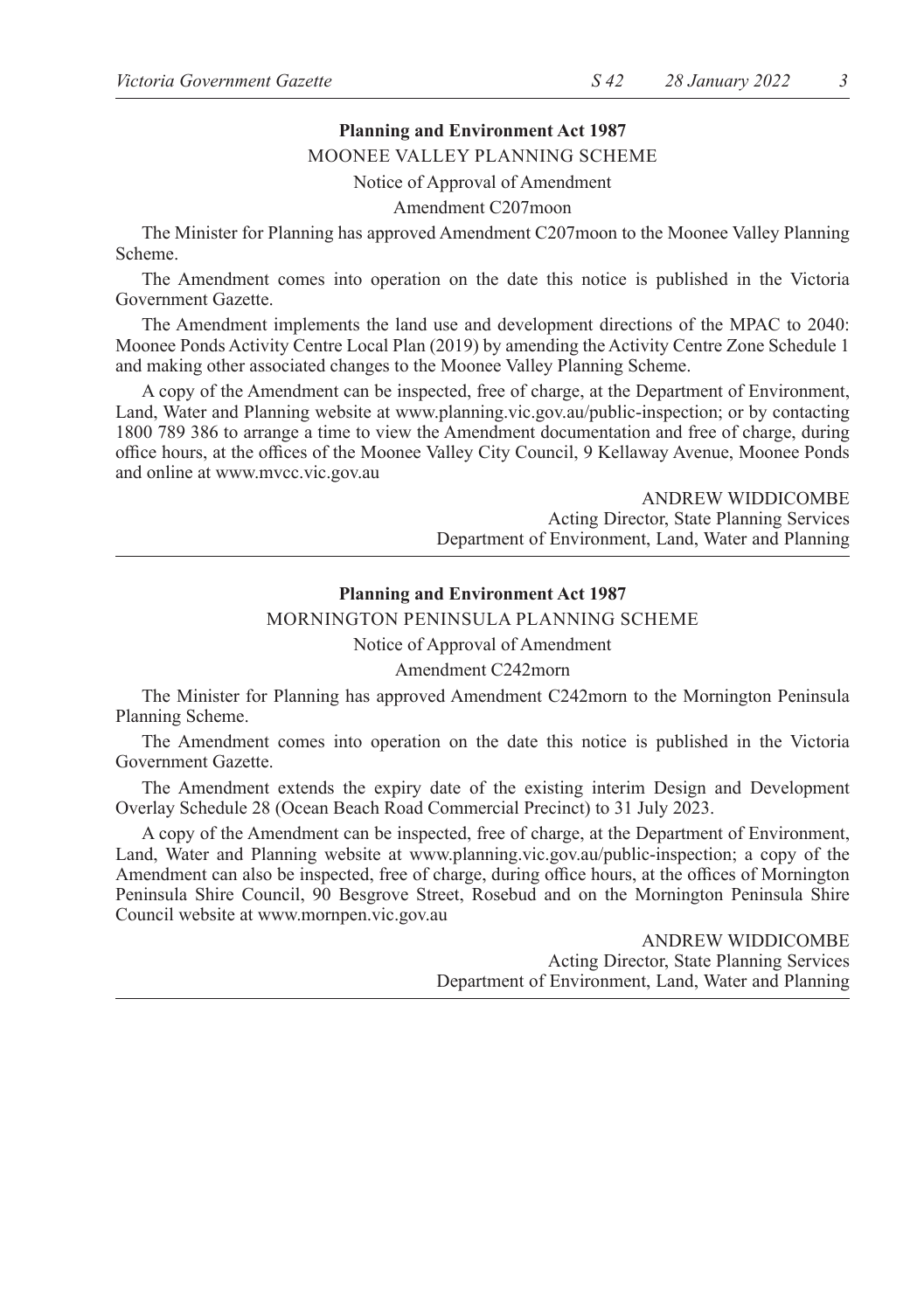WHITTLESEA PLANNING SCHEME

Notice of Approval of Amendment

Amendment C241wsea

The Minister for Planning has approved Amendment C241wsea to the Whittlesea Planning Scheme.

The Amendment comes into operation on the date this notice is published in the Victoria Government Gazette.

The Amendment introduces a new incorporated document into the Whittlesea Planning Scheme titled 'Shenstone Park Precinct Structure Plan, August 2021' (the PSP). The Amendment also rezones most land in the PSP to Urban Growth Zone Schedule 7 to facilitate the development of the land generally in accordance with the PSP and makes a number of other consequential changes to the Whittlesea Planning Scheme to support the implementation of the PSP.

A copy of the Amendment can be inspected, free of charge, at the Department of Environment, Land, Water and Planning website at www.planning.vic.gov.au/public-inspection; or by contacting 1800 789 386 to arrange a time to view the Amendment documentation. A copy of the Amendment can also be inspected, free of charge, during office hours, at the offices of the Victorian Planning Authority, Level 25, 35 Collins Street, Melbourne and at the offices of the Whittlesea City Council, 25 Ferres Boulevard, South Morang and on the Whittlesea City Council website at www.whittlesea.vic.gov.au

ANDREW WIDDICOMBE

Acting Director, State Planning Services Department of Environment, Land, Water and Planning

#### **Planning and Environment Act 1987**

WHITTLESEA PLANNING SCHEME

Notice of Approval of Amendment

Amendment C258wsea

The Minister for Planning has approved Amendment C258wsea to the Whittlesea Planning Scheme.

The Amendment comes into operation on the date this notice is published in the Victoria Government Gazette.

The Amendment implements the Shenstone Park Infrastructure Contributions Plan (ICP) by introducing a new Schedule 2 to the Infrastructure Contributions Overlay to the Whittlesea Planning Scheme and applying it to the Shenstone Park Precinct Structure Plan area.

A copy of the Amendment can be inspected, free of charge, at the Department of Environment, Land, Water and Planning website at www.planning.vic.gov.au/public-inspection; or by contacting 1800 789 386 to arrange a time to view the Amendment documentation. A copy of the Amendment can also be inspected, free of charge, during office hours, at the offices of the Whittlesea City Council, 25 Ferres Boulevard, South Morang; or online at www.whittlesea.vic.gov.au and also at the Victorian Planning Authority, Level 25, 35 Collins Street, Melbourne, Victoria 3000; or online at www.vpa.vic.gov.au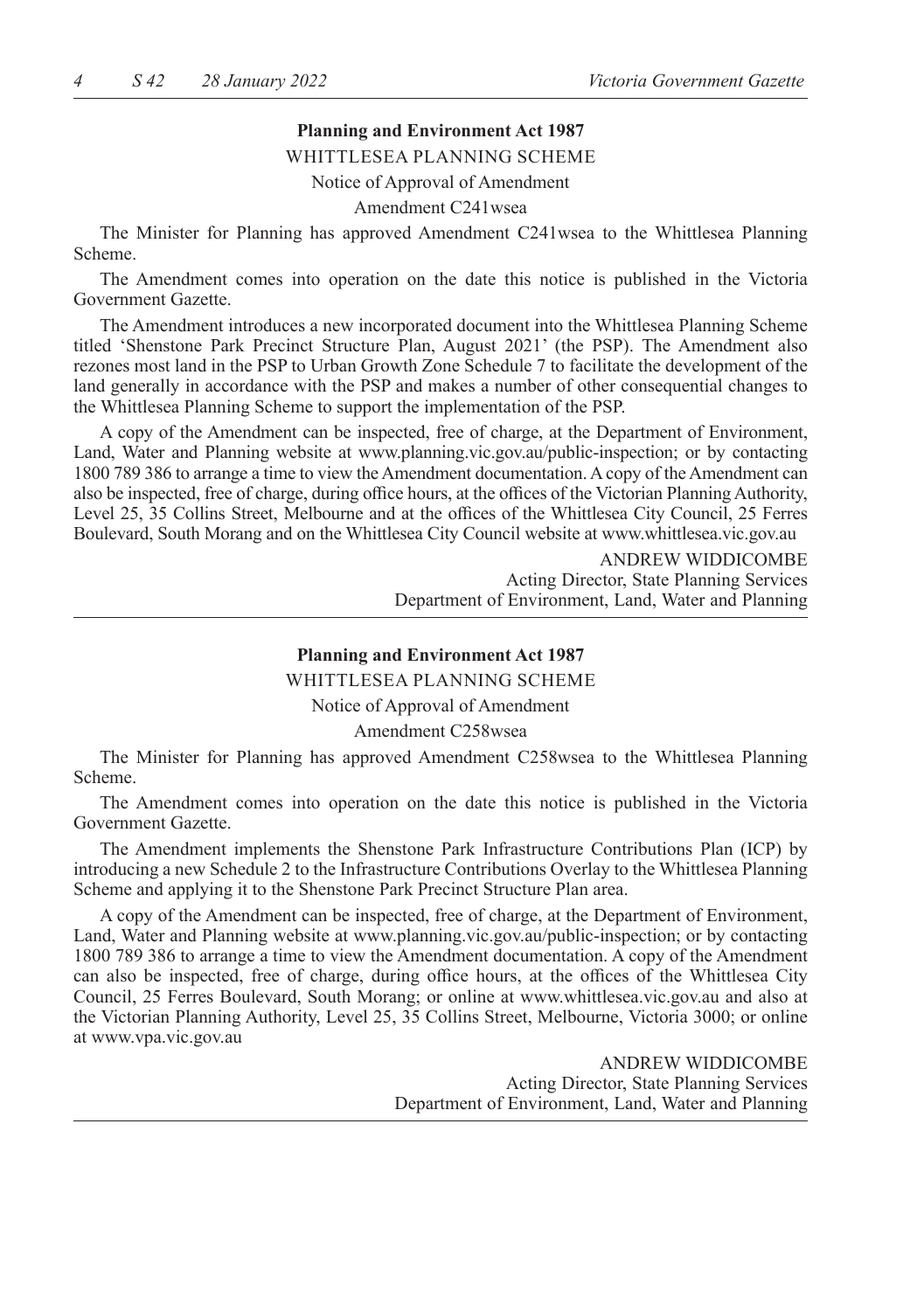#### YARRA RANGES PLANNING SCHEME

Notice of Approval of Amendment

Amendment C203yran

The Minister for Planning has approved Amendment C203yran to the Yarra Ranges Planning Scheme.

The Amendment comes into operation on the date this notice is published in the Victoria Government Gazette.

The Amendment inserts the Former Lilydale Quarry Comprehensive Development Plan (October 2021) as an incorporated document to the Yarra Ranges Planning Scheme (the Scheme) and rezones approximately 143 hectares of land (formerly Lilydale Quarry) from a Special Use Zone, Schedule 1 (SUZ1) to the Comprehensive Development Zone, Schedule 1 (CDZ1) to facilitate the development of the subject site for predominately residential use supported by commercial, retail and other uses.

A copy of the Amendment can be inspected, free of charge, at the Department of Environment, Land, Water and Planning website at www.planning.vic.gov.au/public-inspection or by contacting 1800 789 386 to arrange a time to view the Amendment documentation. A copy of the Amendment can also be inspected, free of charge, during office hours, at the offices of the Yarra Ranges Shire Council,Anderson Street, Lilydale and on the Yarra Ranges Shire Council website at www.yarraranges.vic.gov.au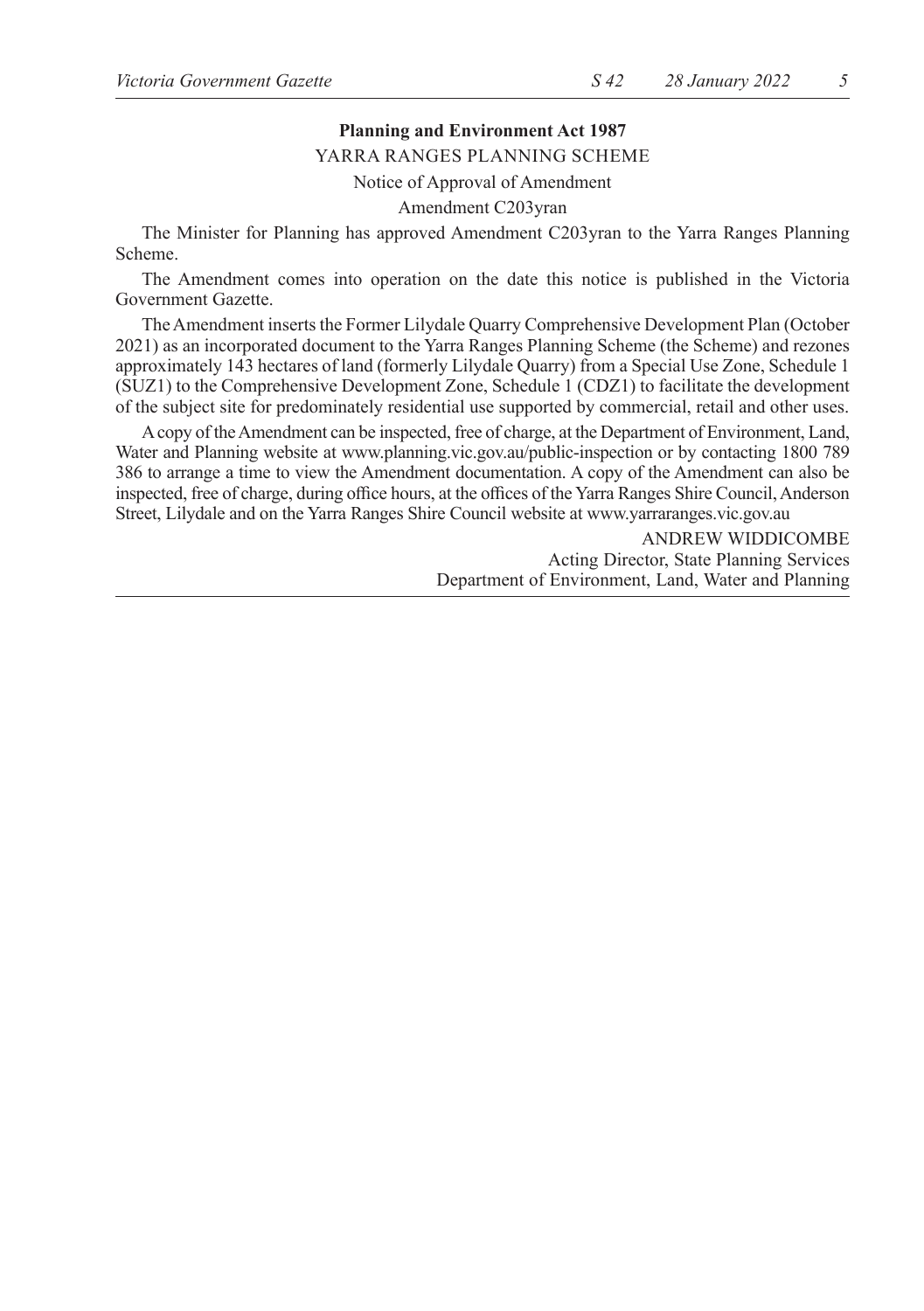This page was left blank intentionally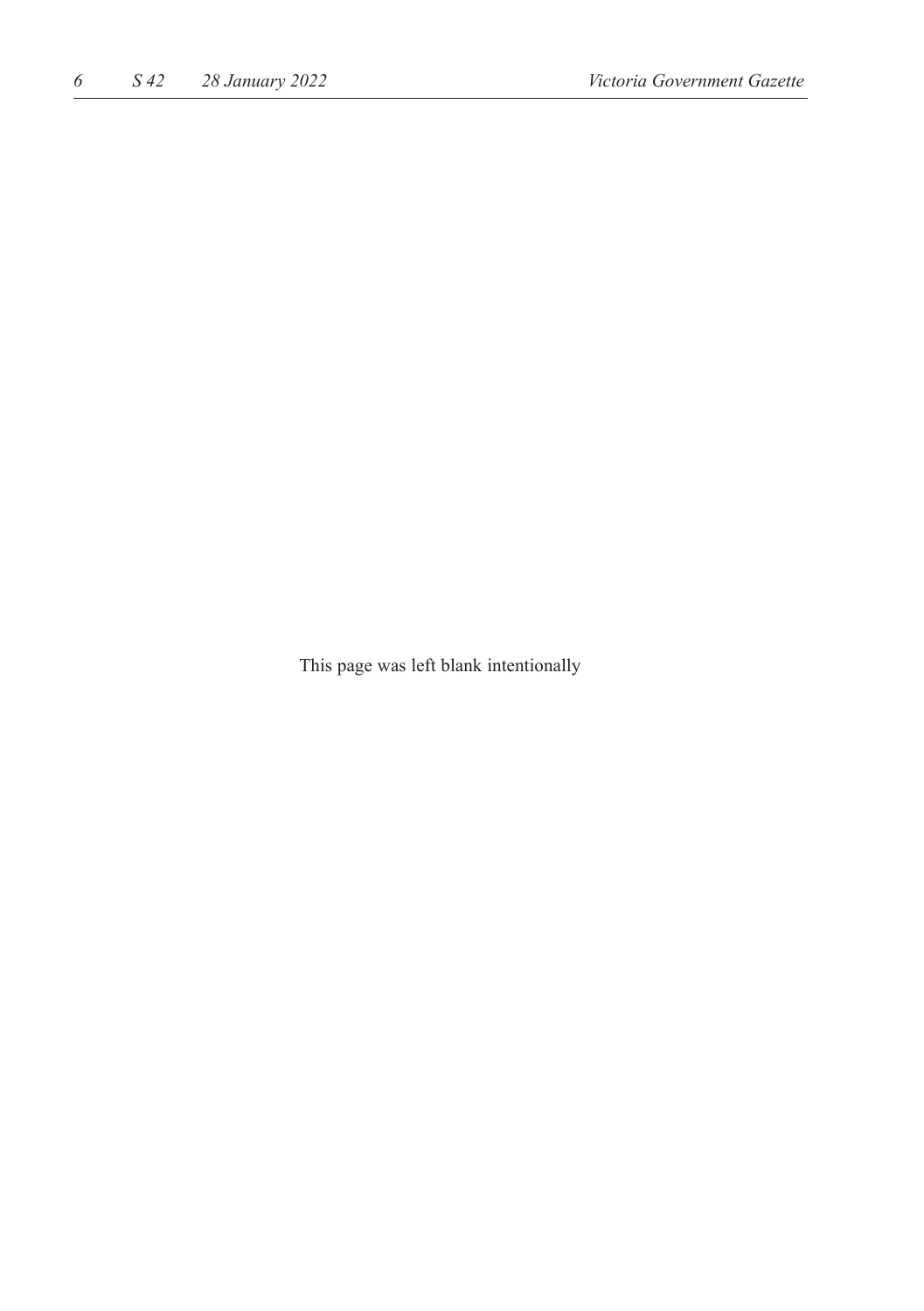This page was left blank intentionally